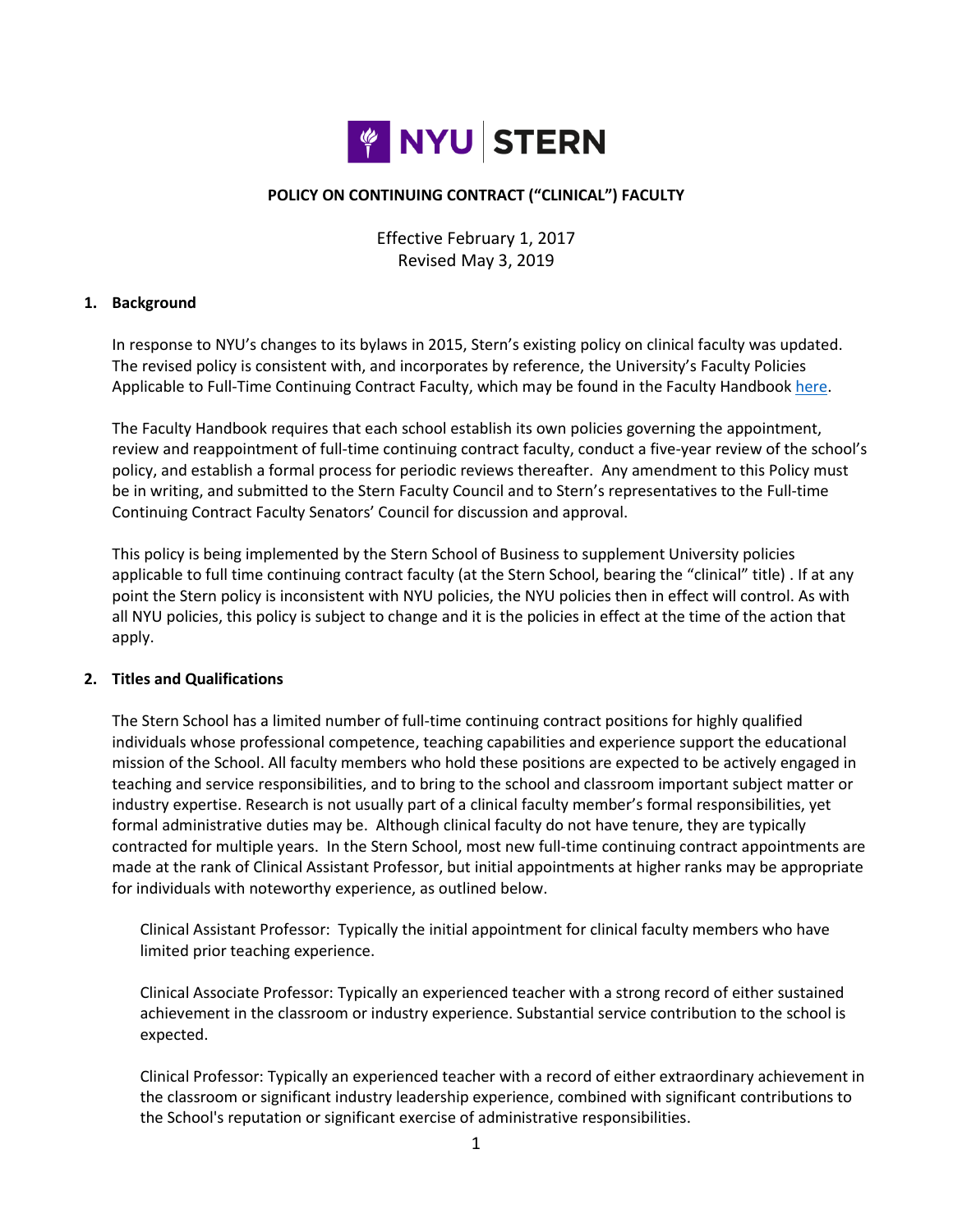Clinical Professors with the honorific designation of "Professor of Management Practice": This title is reserved for faculty who join Stern after retiring from distinguished careers in fields related to business practice. These individuals contribute to the teaching and research mission of the school by bringing "managerial practice" into the classroom and serving as an important resource for their colleagues.

# **3. Responsibilities**

Clinical faculty members play a key role at Stern. Their primary responsibility is teaching courses that are critical and often required components of the School's curriculum, including both undergraduate and graduate core courses. By contributing to the academic process at Stern through their full-time commitment to teaching and through service activities, clinical faculty complement the tenured and tenure track faculty in attaining Stern's mission. Service activities include directing key academic programs and centers, initiating new programs, course coordination, committee work, advising students and working with student clubs. Their teaching load, and any service or administrative responsibilities that affect that teaching load, will be defined in their contract.

# **4. Governance**

In accordance with University Bylaw 82 (c), the clinical faculty at Stern may hold its own faculty meetings and may participate in joint meetings with Stern's tenured/tenure track faculty. At the department level, clinical faculty participate as members of the department faculty in department governance, including voting on matters of department governance, with the exclusion of matters related to promotion and tenure of tenure track faculty, the hiring of tenured and tenure track faculty, and matters affecting his or her own status on the faculty at NYU.

# **5. Terms of Appointment**

Appointments and reappointments of clinical faculty are made for fixed renewable terms. The contract will stipulate start and end dates of the appointment, an indication of whether the appointee is eligible to be considered for reappointment, responsibilities, compensation and agreement to be bound by applicable University policies. In accordance with University Bylaw 87 (b), the appointment of clinical faculty automatically terminates at the close of the period of time stipulated in the contract, unless there is an official notice of renewal.

The initial appointment term of clinical faculty of all ranks, including the Professor of Management Practice, is typically for one to two years, depending on prior teaching experience. Following their initial term of appointment, clinical faculty may hold renewable contracts of varying lengths: "short contracts" of one or two years, or "long contracts" of three years or longer. In most cases, renewals will be for three year terms. Short contracts may be used in situations where (a) there are questions or concerns about performance, (b) there is uncertainty about future needs and student demand for the courses that the clinical faculty member teaches, or (c) at the faculty member's request. In such cases, the individual will be notified of the reason for the shorter contract. Contracts for longer than three years may be offered to clinical faculty members with a demonstrated record of continuous exceptional teaching performance and an unusual level of service or academic contribution to the school. While such longer contracts may be offered at any time following the initial appointment, faculty will be considered for such contracts no later than the completion of two three-year terms.

Unless otherwise specified in the individual contract, clinical faculty appointments may be renewed indefinitely.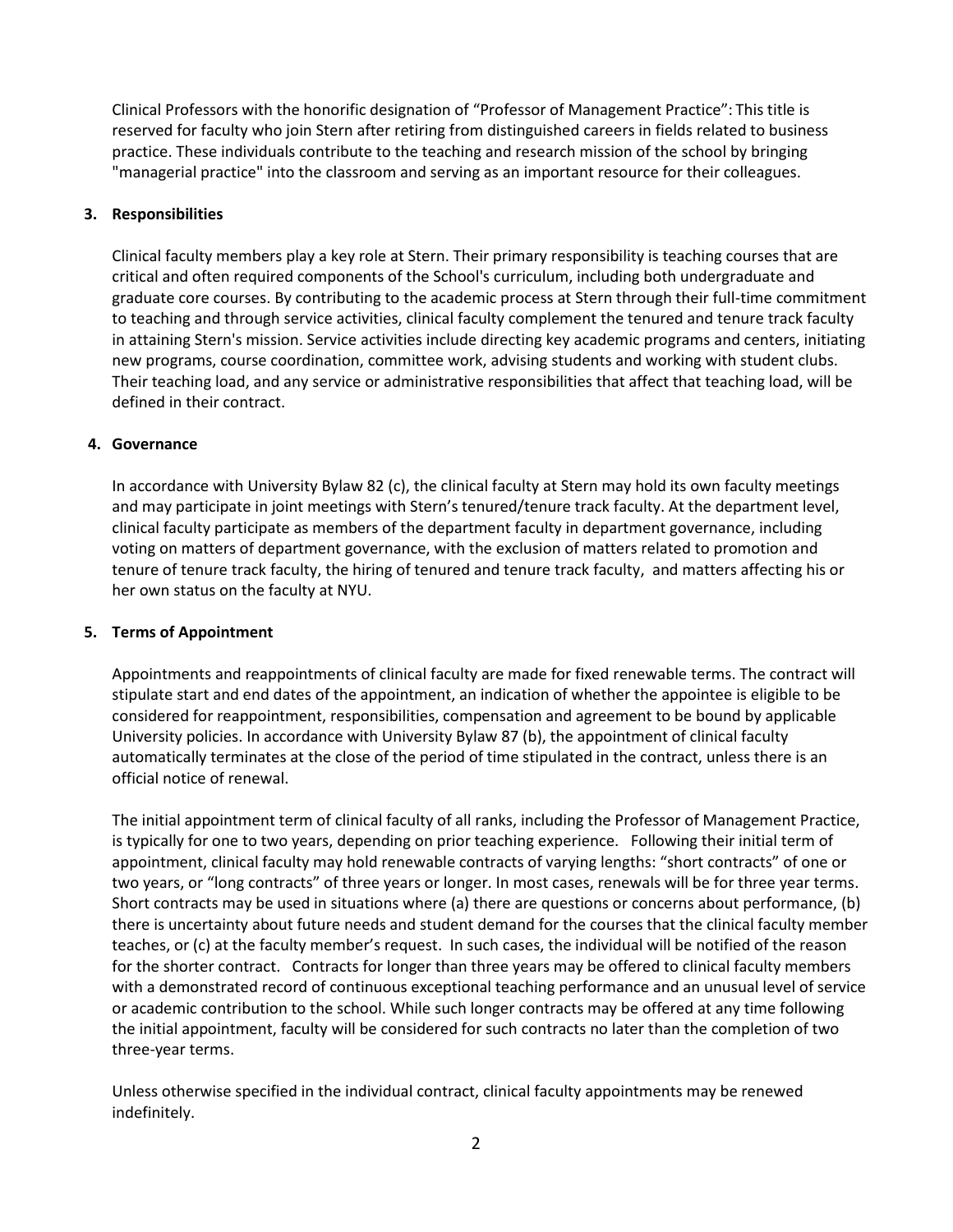### **6. Establishing a Position**

The decision to establish a clinical faculty position as opposed to a tenure-track position requires consultation with members of the department concerned and approval of the dean, and is reviewed by the Provost as part of the annual staffing plan. All clinical faculty members occupy full-time faculty budget lines.

### **7. Initial Appointment**

Nominations for appointments of candidates to clinical faculty positions are put forward by the respective departments via the same channels as nominations for tenure-track appointments, and are subject to the same departmental review processes before they are forwarded to the dean. The activities in which a clinical faculty member is expected to engage will be included in the contract.

A candidate for a full-time clinical appointment must present evidence of a distinguished career as a practitioner and/or appropriate education or teaching experience in a field relevant to the appointment. Candidates are expected to show outstanding pedagogical skills or talent, as evidenced by past teaching performance, curriculum development and teaching innovation, or expertise in an area of strategic importance that is not otherwise available on the faculty. Depending upon their experience, in accordance with the guidelines set forth in Section 2 above, they may be appointed at the rank of clinical assistant professor, clinical associate professor, or clinical professor.

The honorific designation "Professor of Management Practice" ("PMP") is reserved for candidates who have had distinguished careers in business or related fields. Candidates should hold certifications and educational credentials appropriate for the work done as a practitioner, and should be able to relate non-academic experiences effectively to teaching assignments within the Stern School. As this title is used to designate professionals who have distinguished themselves as widely recognized senior leaders in key line or staff positions in major firms, it is typically used only for new appointments and only at the full professor level; gaining academic experience does not lead to promotion to PMP.

# **8. Annual Merit Reviews**

Clinical faculty members are expected to adhere to the highest levels of performance and commitment to the university and the school and the highest standards of excellence in their fields. Specifically, they should demonstrate teaching excellence, as reflected by a combination of academically rigorous course content, teaching in courses of high strategic value to the school, pedagogical innovation, student ratings, student success consistent with high quality teaching, and enrollments. Evidence of teaching performance may include course materials (e.g. syllabi, lecture notes, assignments), course development and innovation, instructor development, peer classroom observations, self-presentation, samples of student writing evidence of continuing influence upon students, examples of learning beyond the classroom, student evaluations, etc. Clinical faculty members are also expected to make meaningful service contributions in their department and/or the school, by such activities as serving on committees, advising students, and attending school events. Service outside the school that supports Stern's mission and brand is also encouraged. Conducting research is not required, but will be considered in cases where it is relevant.

All clinical faculty members complete a Faculty Activity Report (FAR) each year for review by the department chair and vice deans. During the rigorous Annual Merit Review process each spring, the department chair presents to the vice deans and deans the activity and achievements of each faculty member, using the completed FAR as one source of information, and discusses areas requiring improvement. The department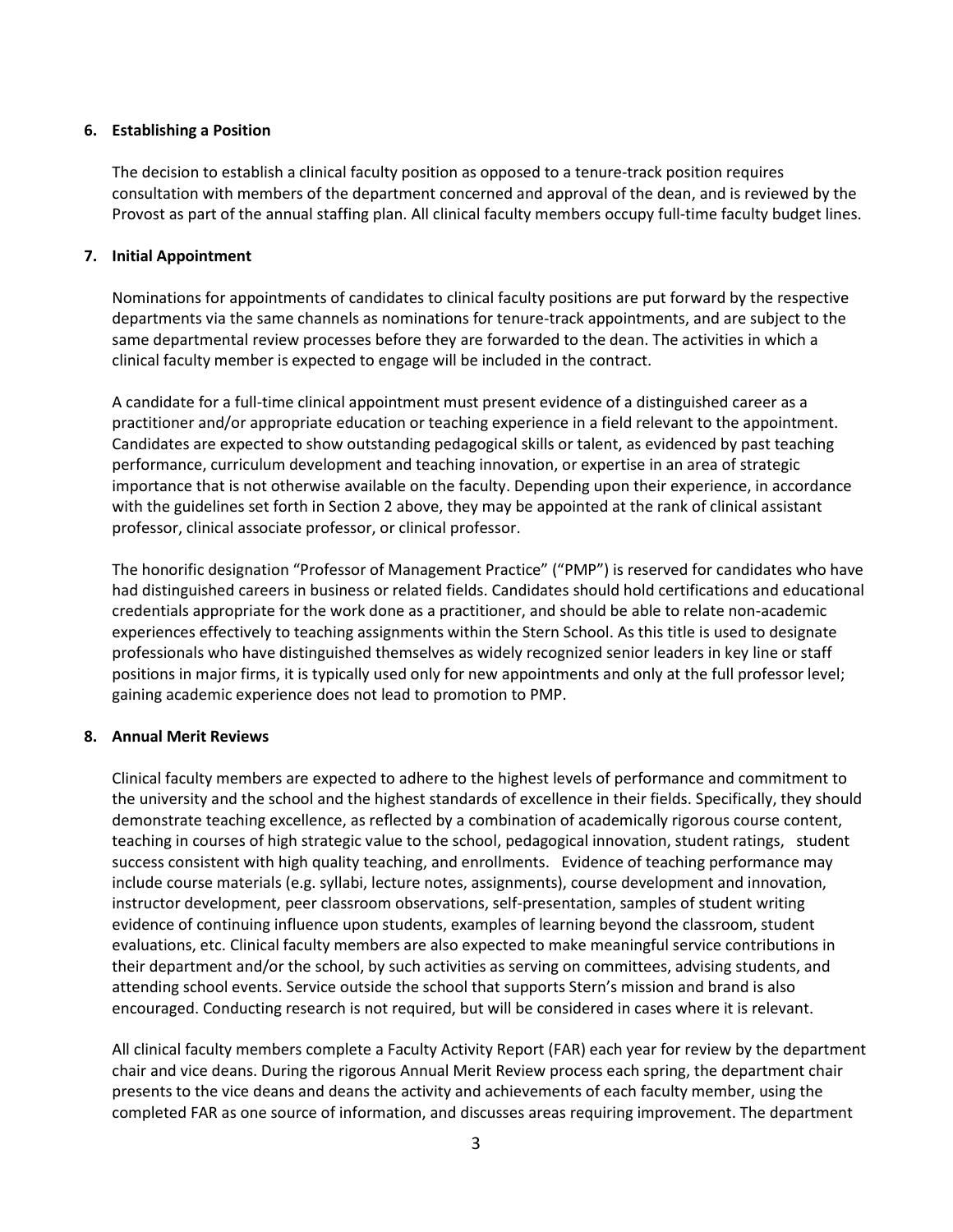chair then provides written and oral feedback and recommendations to each faculty member. The feedback reflects the input gathered at the meeting with the vice deans and deans.

# **9. Reappointment**

The review process and criteria for reappointment are such that only individuals who are continuing to make a significant contribution to the excellence of the school are reappointed. The specific criteria for evaluating performance are those set forth under [Annual Merit Review](http://www.stern.nyu.edu/portal-partners/faculty-guide/appointment-performance-compensation) guidelines.

Reappointment is also based on consideration of curricular and programmatic initiatives. Thus, the decision to reappoint may be influenced by curricular and structural changes and needs in academic programs (even in those cases in which a candidate may satisfy the appropriate standards of achievement). When a position is to be eliminated at the end of the contract term and no similar position is vacant, reappointment does not occur. The faculty member may, however, request a performance review for career development.

# Reappointment Process:

- Candidate submits CV, most recent Faculty Activity Report, teaching materials and service statement to the department chair
	- Teaching materials provide evidence of high teaching performance and should include:
		- A thorough but concise teaching statement from the candidate explaining his/her teaching philosophy, learning goals for students, and strategies and methods employed to help students attain those goals
		- Student evaluations since the last review (both an aggregated summary across courses and complete Course Faculty Evaluations (CFE) reports for all course sections taught)
		- Sample syllabi (or access to online teaching sites)
		- List of advisees (graduate and undergraduate)
		- Where appropriate, reports of peer observations, including formal assessments of teaching effectiveness
	- A thorough but concise service statement that describes service to the department, school, university, and/or profession, particularly information that might not be evident from the CV.
- The department's Promotion and Tenure Committee\* reviews the materials and makes a recommendation. In conducting its review, the Promotion and Tenure Committee shall consider evidence of accomplishments in the areas of teaching, service and professional activity. Majority opinion will be determined by secret ballot. If there is a division of opinion, the dissenting opinion should be appended to the majority review. At least one clinical faculty member of the same or higher rank as those being reviewed must also serve on the committee reviewing clinical reappointments.

\*In the case of areas without P&T committees, the Vice Dean of Faculty, in consultation with the area Director, will appoint a 4-person ad-hoc advisory committee including the area Director, one clinical faculty member of the same or higher rank as those being reviewed, and at least two tenured Stern faculty members.

 The Department Chair completes a Recommendation for Clinical Reappointment form. This must include the outcome of the vote, a summary of the basic arguments for or against reappointment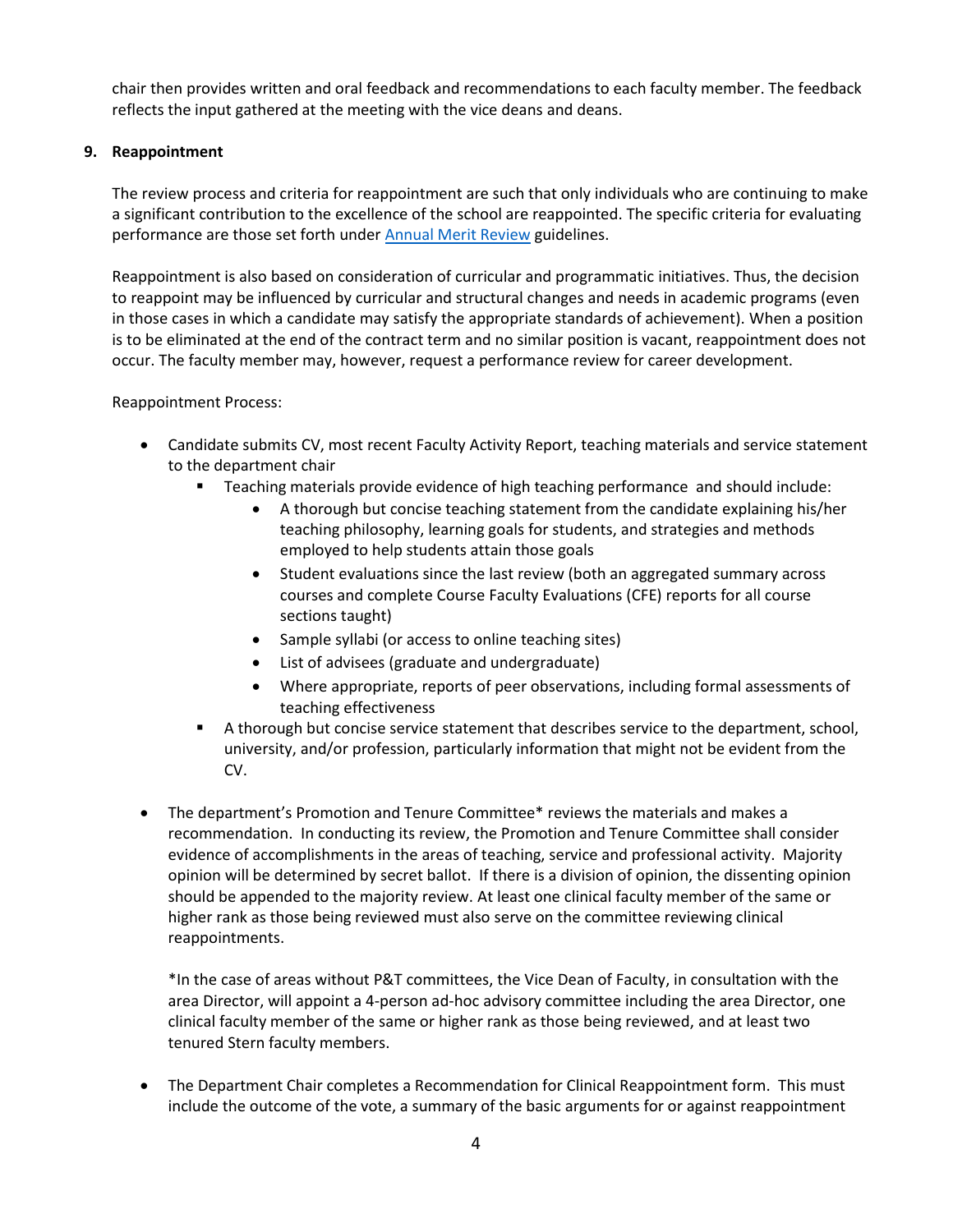and a statement of future potential. If the recommendation is for reappointment, this form, together with the materials submitted by the candidate, is forwarded to the Committee of Department Chairs and Vice Deans. If reappointment is not recommended by the department's Promotion and Tenure Committee, the candidate is notified both in writing and in person according to the deadlines set forth below under Contract Terms.

- The Committee of Department Chairs and Vice Deans, not including the dean, reviews all of the reappointment materials, discusses, and then votes to support or not support the recommended renewal. A majority vote of the Committee shall be required for approval. All votes of the Committee shall be by secret ballot and re-voting shall occur only if new material becomes available. This Committee will provide to the dean a list of all candidates considered at the meeting indicating which reappointments were approved and any additional comments, along with the reappointment forms.
- If the dean's decision on reappointment or length of contract is contrary to that of the Committee of Department Chairs and Vice Deans, the dean will provide reasons to the Committee. The Committee will then have ten days in which to provide further information or counter‐argument before the dean's decision is finalized. If a reappointment is not approved, the candidate is notified both in person and in writing, including the rationale for the decision, according to the deadlines set forth under Contract Terms below.

# **10. Contract Terms and Review Schedules**

Contract terms fall into two categories, each with different review and notification schedules:

### **a. Contracts of Three Years or Longer ("Long Contracts")**

Reappointment of a clinical faculty member currently on a contract of three or more years requires a formal process that is conducted in the penultimate year of the contract and is completed by the end of that year. When the decision is not to reappoint, the faculty member shall be notified of the decision no later than August 31 of the penultimate year, and shall continue to be under contract for the final year.

#### **b. One- or Two- Year Contracts ("Short Contracts")**

Clinical faculty holding one- or two- year contracts will be reviewed for reappointment before the March 1 immediately preceding the end of their contract term. When the decision is not to reappoint, the faculty member shall be notified of the decision no later than March 15<sup>th</sup>, or at least 180 days prior to the termination date if the contract term ends on a date other than August 31.

Third Year Review: Though reappointment cannot proceed without a performance assessment, numerous factors render the sort of formal review appropriate for multi-year appointments unnecessary for clinical faculty on Short Contracts. That said, in the first semester of the third year of continuous appointments, and in the first semester of every subsequent third year, clinical faculty members with on-going Short Contracts shall be subject to formal review comparable to the review of faculty on Long Contracts.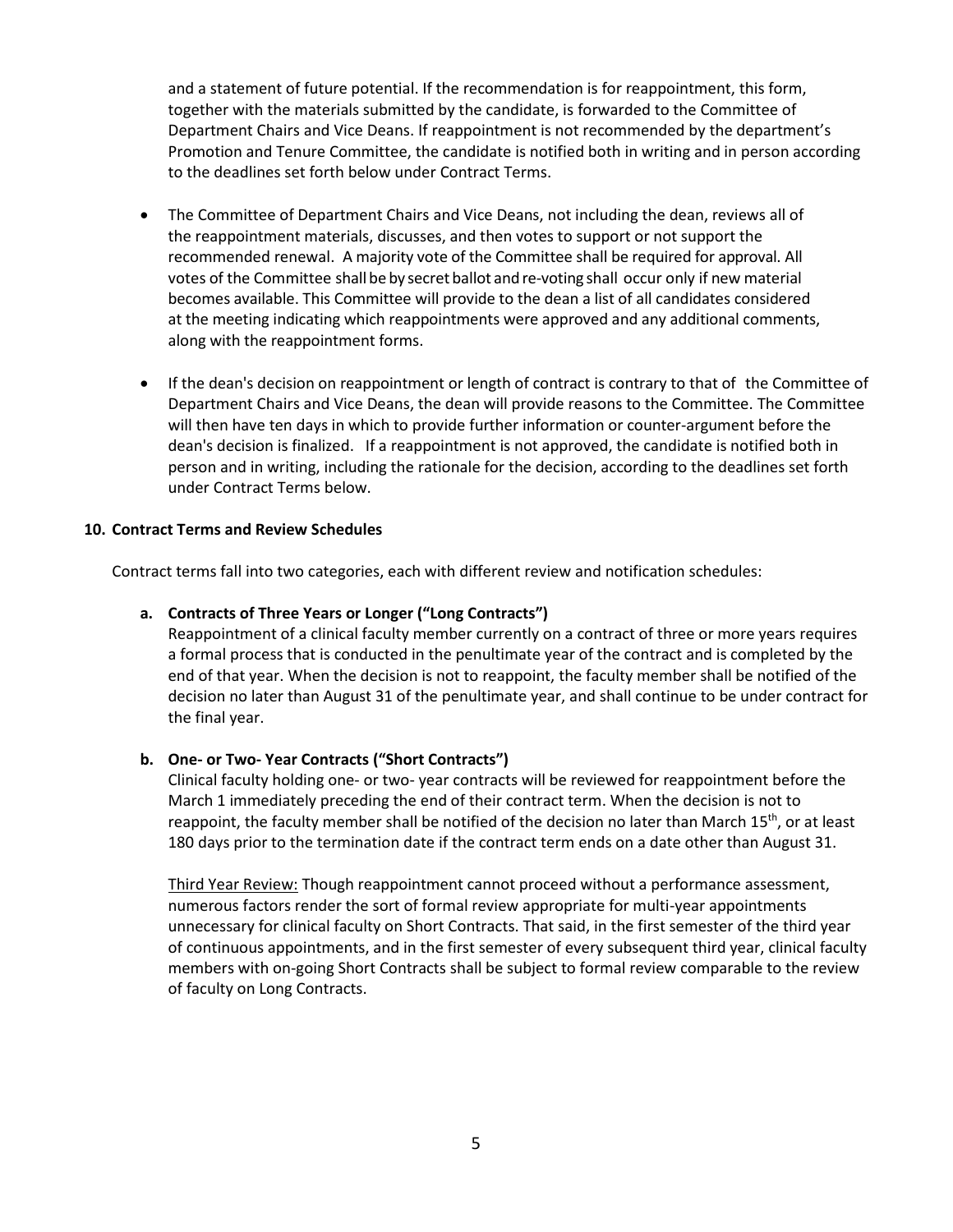# **11. Promotion**

Clinical faculty can be promoted from Clinical Assistant Professor to Clinical Associate Professor or from Clinical Associate Professor to Clinical Professor, according to these criteria:

### **a. Promotion Criteria**

Promotion to Clinical Associate Professor: The candidate's record must indicate evidence of excellent teaching performance and contributions to Stern's teaching programs. Service to the school is also expected, through program development, committee membership, advising students and engaging in other activities that support Stern's educational mission.

Promotion to Clinical Professor: The candidate's record must indicate evidence of sustained excellent teaching performance and contributions to Stern's teaching programs. In addition, substantial service to the school is expected, through activities such as directing key academic programs or centers, initiating new programs, coordinating courses, serving on committees, advising students and engaging in other activities that support Stern's educational mission.

# **b. Promotion procedure**

- Candidate submits CV, most recent Faculty Activity Report, teaching materials and service statement to the department chair
	- Teaching materials provide evidence of high teaching performance, and should include:
		- A thorough but concise teaching statement from the candidate explaining his/her teaching philosophy, learning goals for students, and strategies and methods employed to help students attain those goals
		- Student evaluations since the last review (both an aggregated summary across courses and complete Course Faculty Evaluation (CFE) reports for all course sections taught)
		- Sample syllabi (or access to online teaching sites)
		- List of advisees (graduate and undergraduate)
		- Where appropriate, reports of peer observations, including formal assessments of teaching effectiveness
	- A thorough but concise service statement briefly describes service to the department, school, university, and/or profession, particularly information that might not be evident from the CV.
- Department chair prepares a report, summarizing the candidate's contributions and describing how the candidate meets the qualifications for Clinical Associate Professor or Clinical Professor, and submits it to the Department's Promotion and Tenure Committee.
- Department's full P&T committee\* meets to discuss and vote on the proposed promotion. The committee reviewing promotions of clinical faculty must also include at least one clinical faculty member in a higher rank than the candidate being considered, from the same or a different department.
- \*In the case of areas without P&T committees, the Vice Dean of Faculty, in consultation with the area Director, will appoint a 4-person ad-hoc advisory committee including the area Director, one